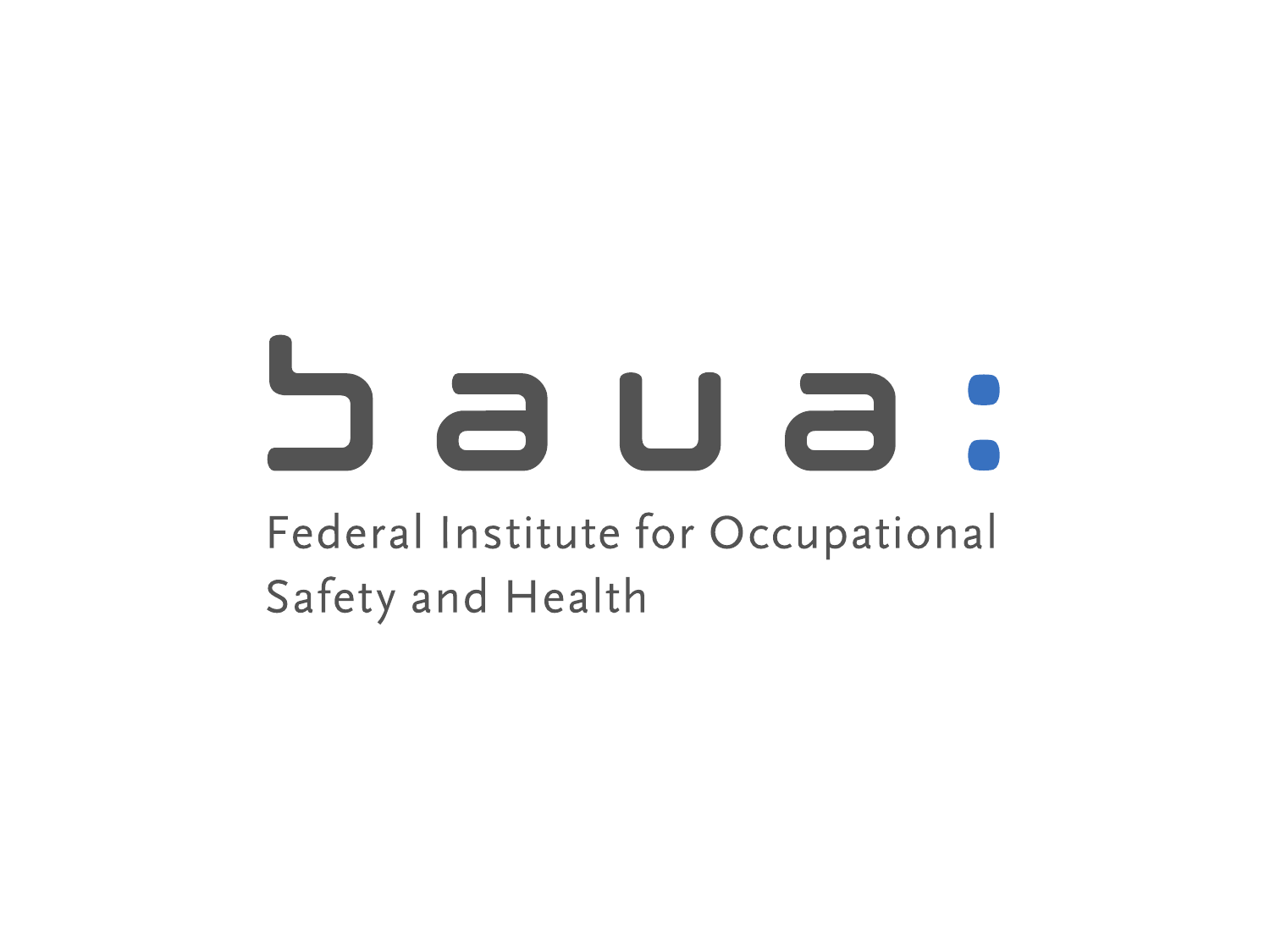

Dr. Anne Marit Wöhrmann Federal Institute for Occupational Safety and Health

9

**Light, health and shift work Dortmund, 13 October 2016**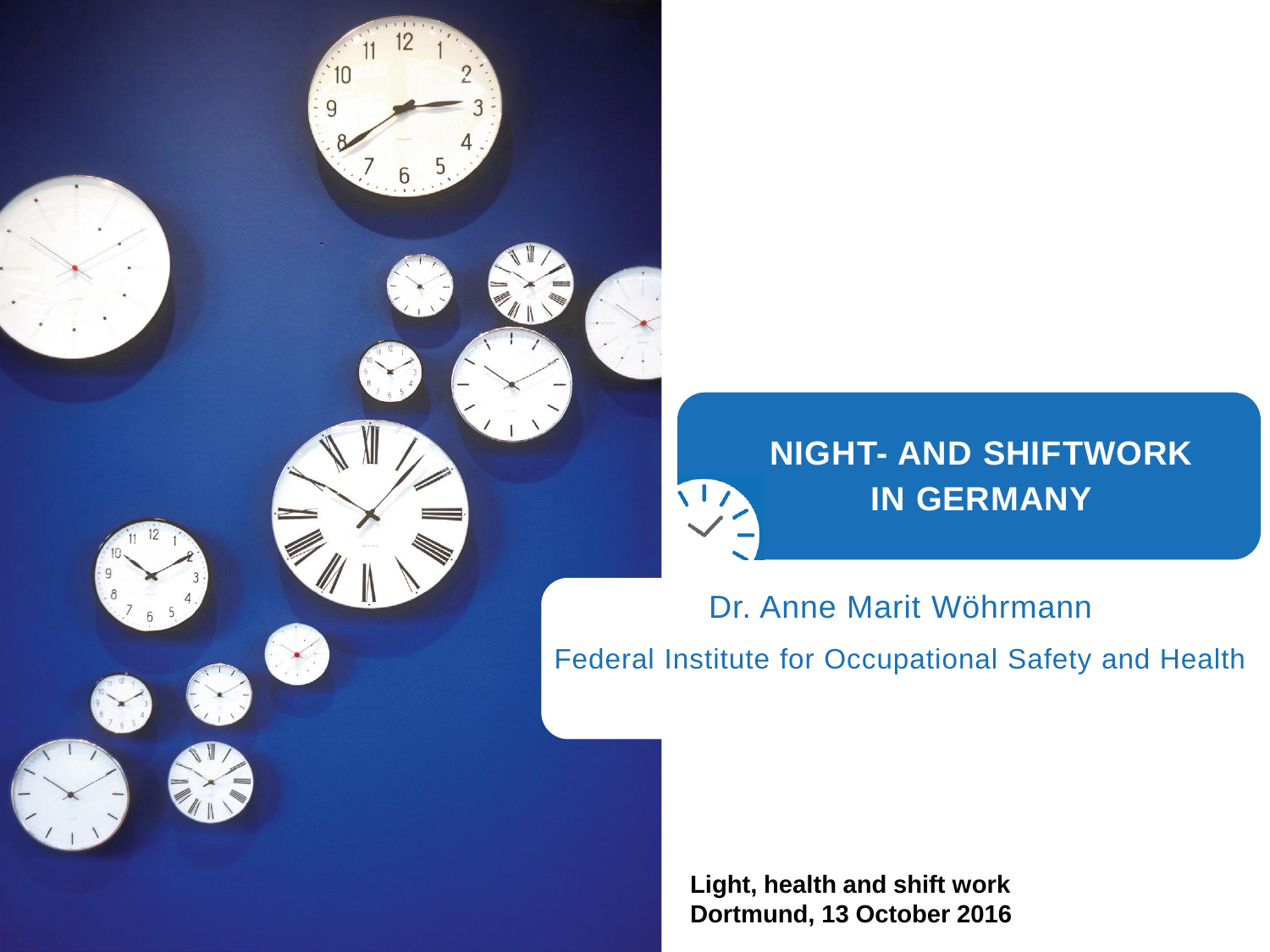

**Trend: Atypical Working Times are not that untypical anymore!**  *(z. B. Absenger et al., 2014)*

- **Overview BAuA-Working Time Survey 2015**
- **Night- and Shiftwork: Prevalence and Distribution in Germany**
	- Socio-Demographic Characteristics
	- Working Time Duration
	- Economic-Structural Characteristics

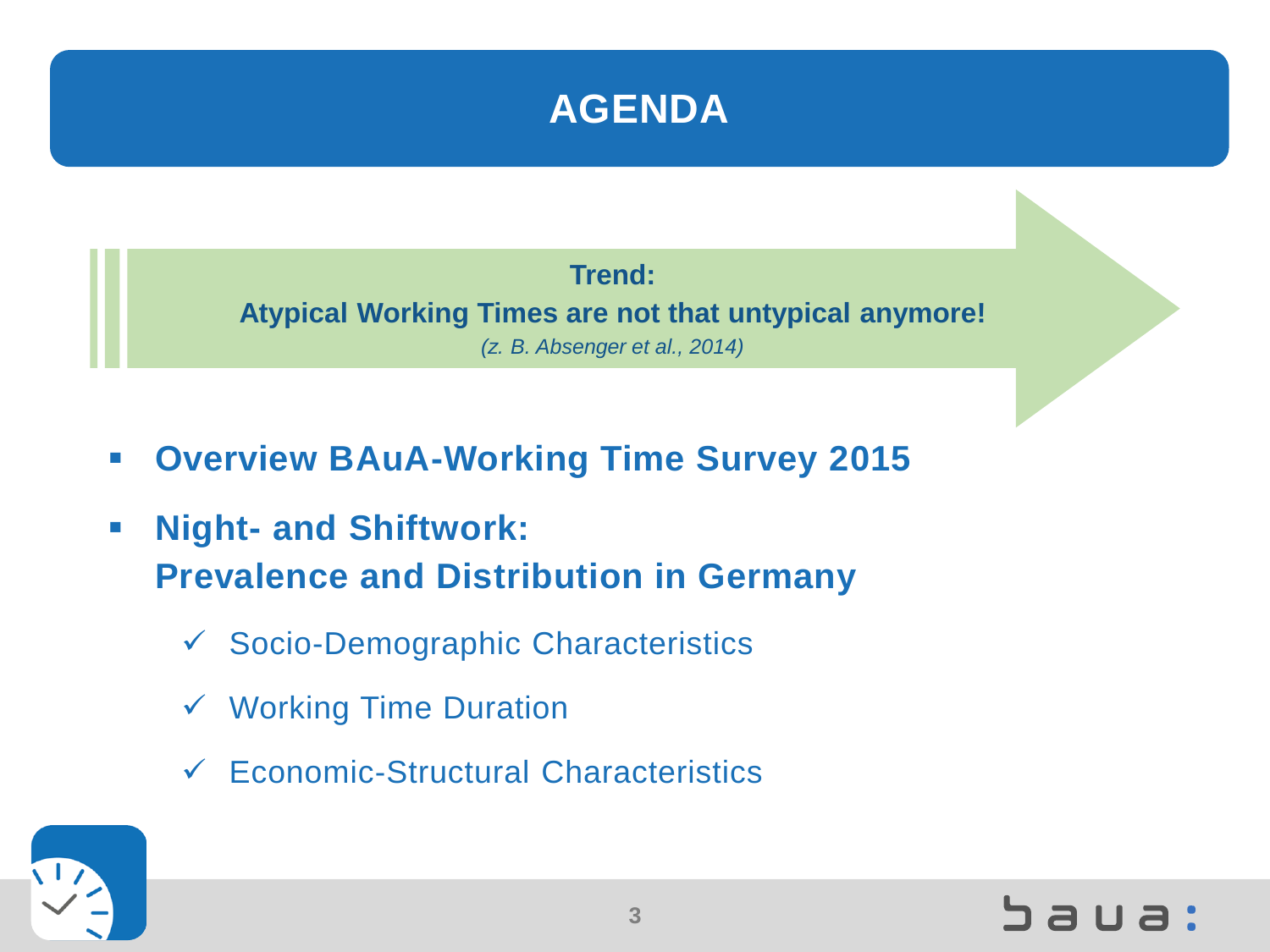## **OVERVIEW: BAuA-WORKING TIME SURVEY 2015**

**Goal Setting and Methodological Approach**

**Giving an overview of the prevalence and distribution of various working time aspects as well as focusing on the role of working time for health and satisfaction of employees = Working time reality in Germany**

- Survey of 20 030 working persons Survey period: May to October 2015
- Computer Assisted Telephone Interview (CATI) in cooperation with infas Institut für angewandte Sozialwissenschaft
- Random sample
- $-$  Population  $=$  All persons from the age of 15 up, who work at least 10 hours a week in their primary occupation
- Weighting of data: Representative in comparison to the microcensus survey

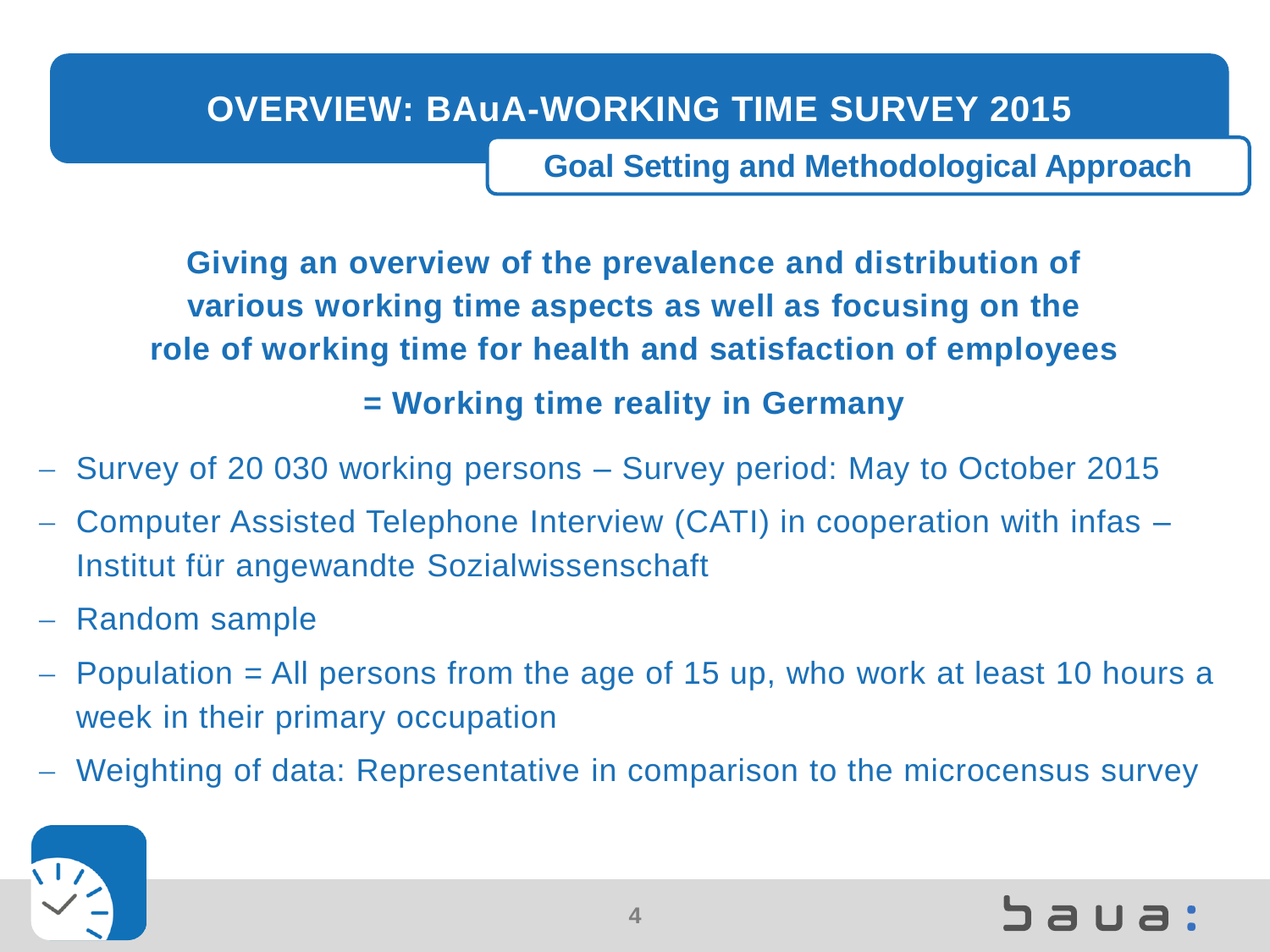## **NIGHT- AND SHIFTWORK: PREVALENCE AND DISTRIBUTION IN GERMANY**

**"Typical" Daily Working Times between 7 am & 7 pm**

**Shifted Working Times** 

**Rotating Shiftwork without Night Work**

**Rotating Shiftwork with/or Night Work /**



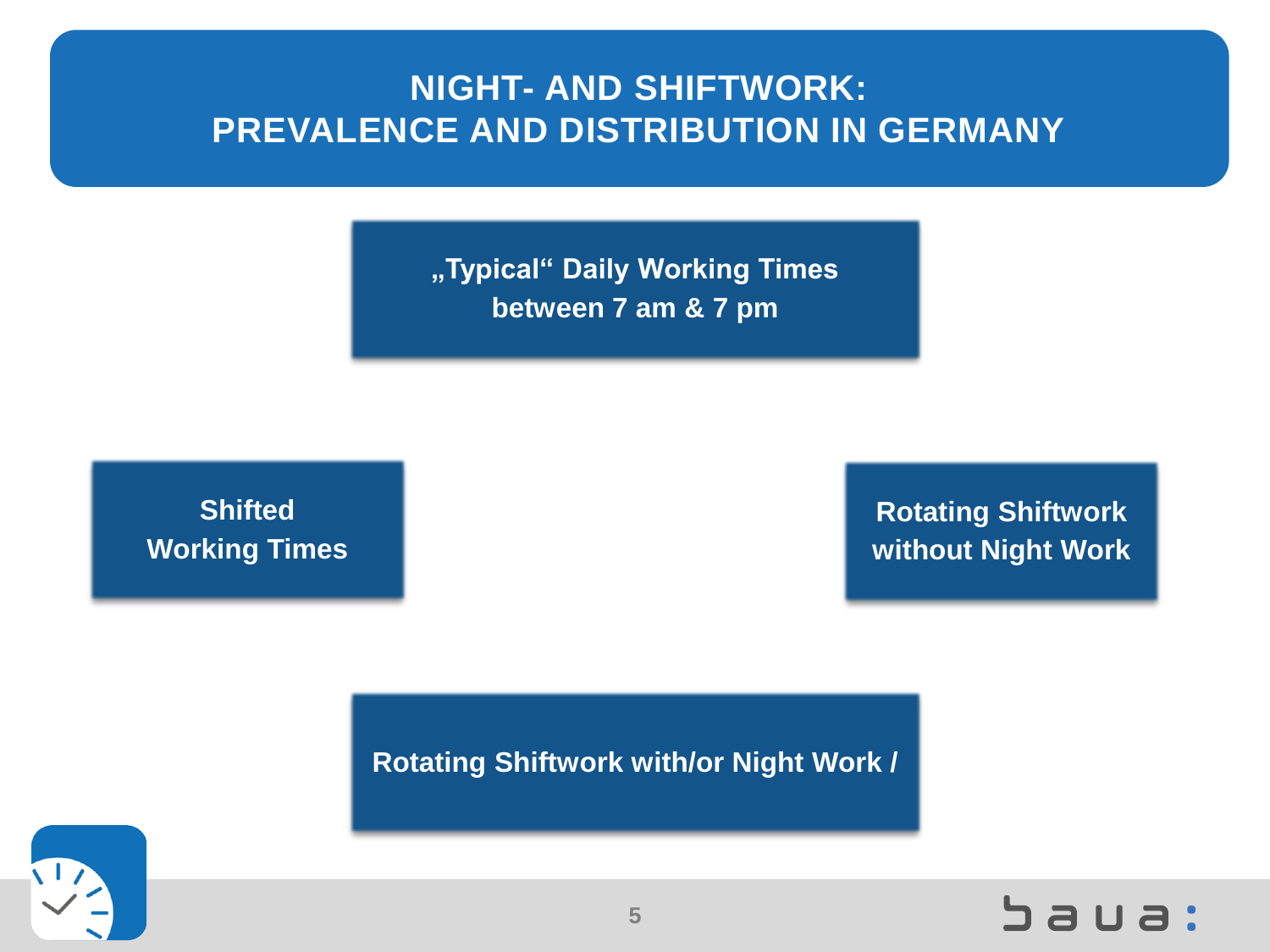# **NIGHT- AND SHIFTWORK: PREVALENCE AND DISTRIBUTION IN GERMANY**



**Rounding errors possible**

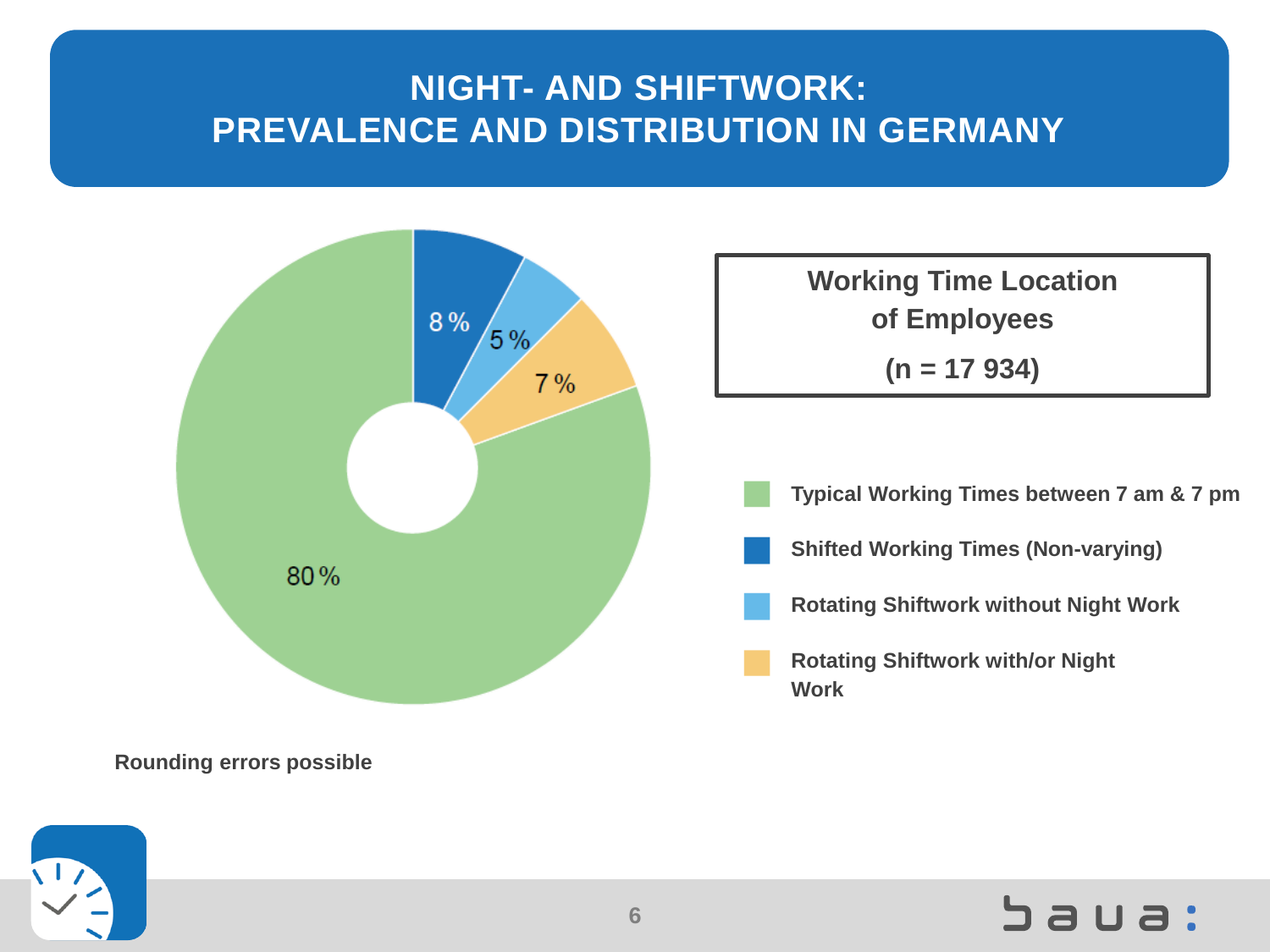Men tend to work in shift work more frequently than women:

#### **Gender**

Rotating Shiftwork with Night Work/ Permanent Night Work  $\rightarrow$  men = 65 % Shifted Working Times  $\rightarrow$  **men = 61 %** 

Exception: Rotating Shiftwork without Night Work  $\rightarrow$  men = 47 %

| <b>Gender</b> | <b>Typical Working</b><br><b>Times between</b><br>7 am & 7 pm | <b>Shifted</b><br><b>Working Times</b> | <b>Rotating</b><br><b>Shift Work</b><br>without<br><b>Night Work</b> | <b>Rotating</b><br><b>Shift Work with</b><br><b>Night Work /</b><br><b>Permanent</b><br>Night Work |
|---------------|---------------------------------------------------------------|----------------------------------------|----------------------------------------------------------------------|----------------------------------------------------------------------------------------------------|
| total         | 80                                                            | 8                                      | 5                                                                    |                                                                                                    |
| men           | 78                                                            | 9                                      | 4                                                                    | 8                                                                                                  |
| women         | 83                                                            |                                        | 5                                                                    |                                                                                                    |

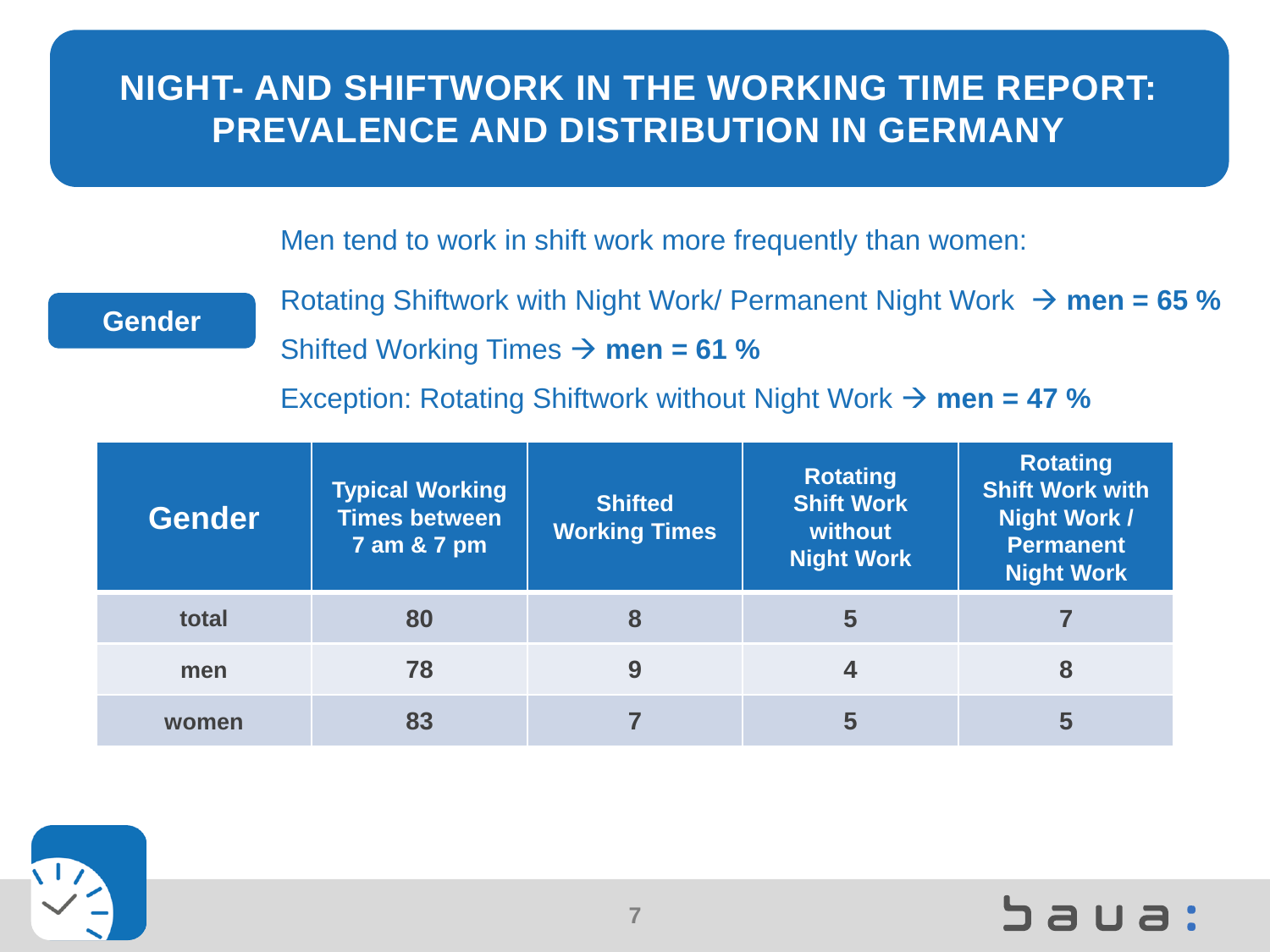Age differences are particularly apparent concerning Night Work:

## **Age**

**5 %** of the working persons over the age of 55 are working at night, in comparison to 8 % in each of the younger age groups.

| <b>Age</b> | <b>Typical Working</b><br><b>Times between</b><br>7 am & 7 pm | <b>Shifted</b><br><b>Working Times</b> | <b>Rotating</b><br><b>Shift Work</b><br>without<br><b>Night Work</b> | <b>Rotating</b><br><b>Shift Work with</b><br><b>Night Work /</b><br><b>Permanent</b><br><b>Night Work</b> |
|------------|---------------------------------------------------------------|----------------------------------------|----------------------------------------------------------------------|-----------------------------------------------------------------------------------------------------------|
| total      | 80                                                            | 8                                      | 5                                                                    |                                                                                                           |
| $15 - 29$  | 79                                                            | 8                                      | 5                                                                    | 8                                                                                                         |
| $30 - 44$  | 81                                                            |                                        | 5                                                                    |                                                                                                           |
| $45 - 54$  | 80                                                            | 8                                      | 5                                                                    | 8                                                                                                         |
| $55 - 65$  | 81                                                            | 9                                      | 5                                                                    | 5                                                                                                         |

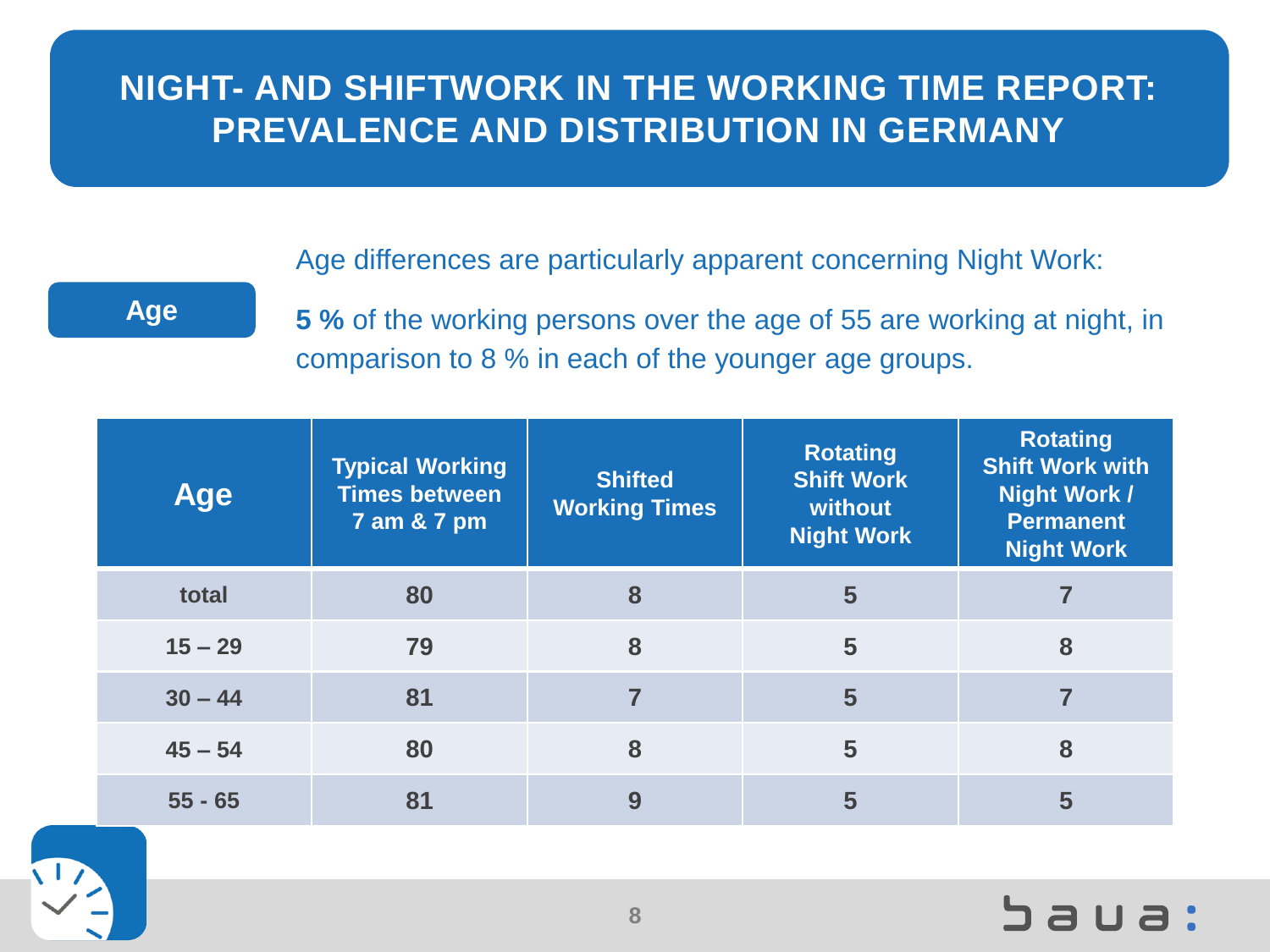**Level of Education** High qualified employees work more frequently in typical working times from 7 am to 7 pm.

Low qualified employees tend to do more shift work independent of the type of shift work system.

| <b>Level of</b><br>Education <sup>1</sup> | <b>Typical Working</b><br><b>Times between</b><br>7 am & 7 pm | <b>Shifted</b><br><b>Working Times</b> | <b>Rotating</b><br><b>Shift Work</b><br>without<br><b>Night Work</b> | <b>Rotating</b><br><b>Shift Work with</b><br><b>Night Work /</b><br><b>Permanent</b><br><b>Night Work</b> |
|-------------------------------------------|---------------------------------------------------------------|----------------------------------------|----------------------------------------------------------------------|-----------------------------------------------------------------------------------------------------------|
| total                                     | 80                                                            | 8                                      | 5                                                                    |                                                                                                           |
| low                                       | 62                                                            | 19                                     | 11                                                                   | 8                                                                                                         |
| medium                                    | 76                                                            | 9                                      | 6                                                                    | 9                                                                                                         |
| high                                      | 89                                                            | 5                                      |                                                                      |                                                                                                           |

1) Classification by ISCED

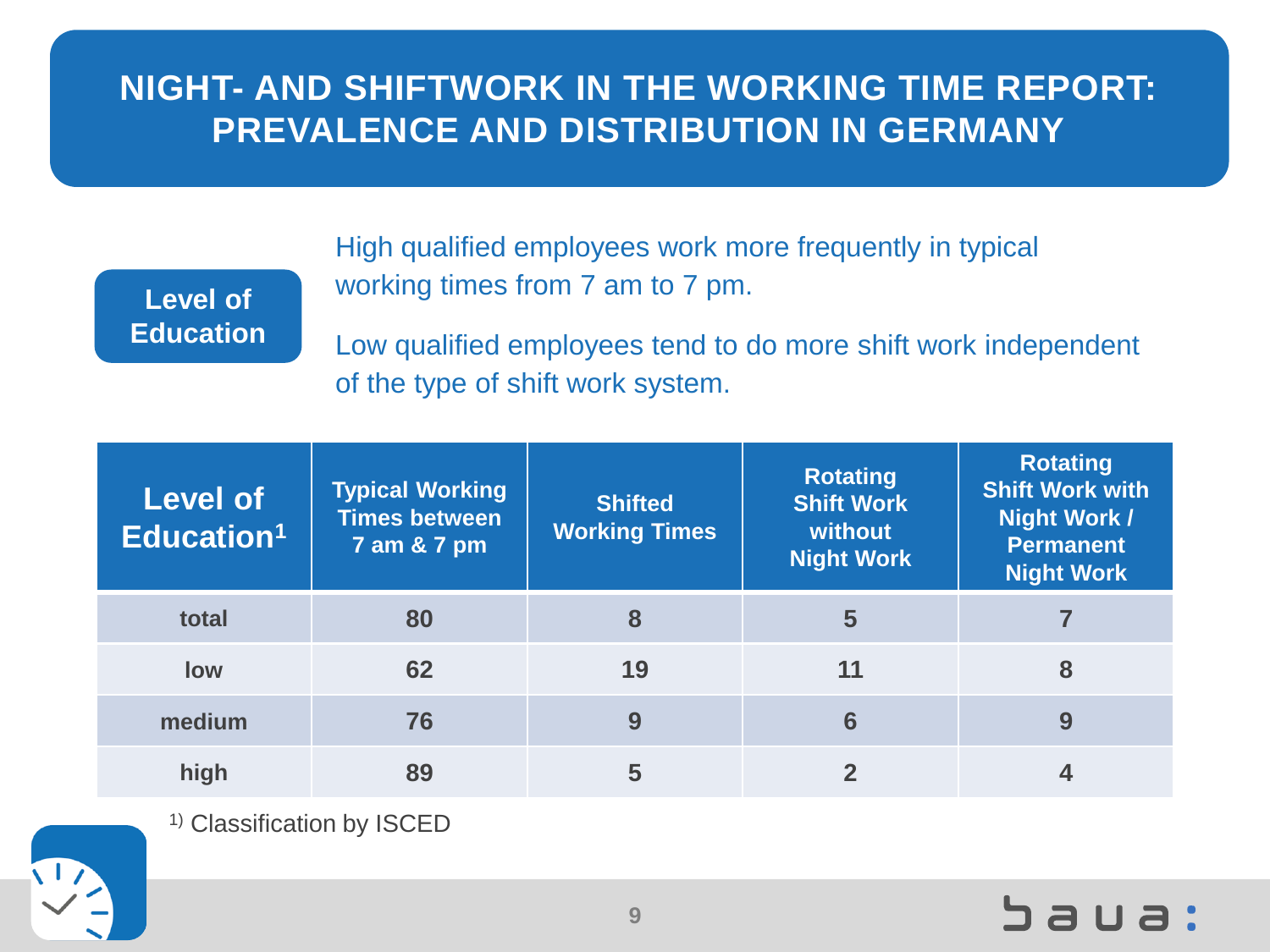|                                                  |                                                               | <b>Working Time</b><br><b>Duration</b> |                                                                      |                                                                                                           |
|--------------------------------------------------|---------------------------------------------------------------|----------------------------------------|----------------------------------------------------------------------|-----------------------------------------------------------------------------------------------------------|
| <b>Working</b><br><b>Time</b><br><b>Duration</b> | <b>Typical Working</b><br><b>Times between</b><br>7 am & 7 pm | <b>Shifted</b><br><b>Working Times</b> | <b>Rotating</b><br><b>Shift Work</b><br>without<br><b>Night Work</b> | <b>Rotating</b><br><b>Shift Work with</b><br><b>Night Work /</b><br><b>Permanent</b><br><b>Night Work</b> |
| total                                            | 80                                                            | 8                                      | 5                                                                    |                                                                                                           |
| part-time <sup>1</sup>                           | 83                                                            | 8                                      | 5                                                                    | 4                                                                                                         |
| full-time <sup>2</sup>                           | 80                                                            | 8                                      | 5                                                                    | 8                                                                                                         |

<sup>1)</sup> actual weekly working time between 10 & 34 hours

2) actual weekly working time at least 35 hours

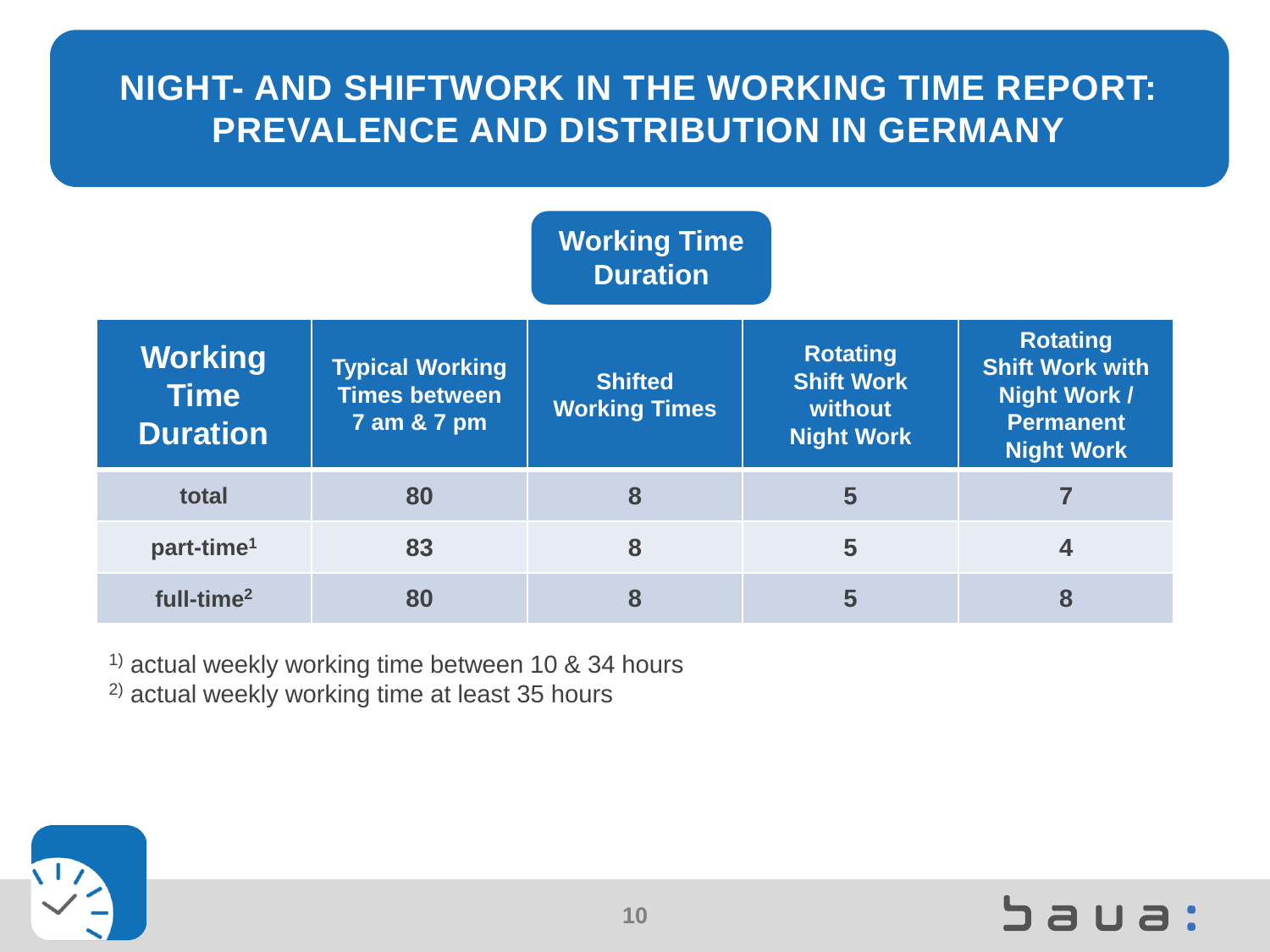### **Economic Sector**

| <b>Working</b><br><b>Time</b><br><b>Duration</b> | <b>Typical Working</b><br><b>Times between</b><br>7 am & 7 pm | <b>Shifted</b><br><b>Working Times</b> | <b>Rotating</b><br><b>Shift Work</b><br>without<br><b>Night Work</b> | <b>Rotating</b><br><b>Shift Work with</b><br><b>Night Work /</b><br><b>Permanent</b><br><b>Night Work</b> |
|--------------------------------------------------|---------------------------------------------------------------|----------------------------------------|----------------------------------------------------------------------|-----------------------------------------------------------------------------------------------------------|
| total                                            | 80                                                            | 8                                      | 5                                                                    |                                                                                                           |
| public service                                   | 83                                                            | 6                                      | 3                                                                    | 8                                                                                                         |
| industry                                         | 74                                                            |                                        | 6                                                                    | 13                                                                                                        |
| craft sector                                     | 86                                                            | 8                                      | 4                                                                    | $\star$                                                                                                   |
| service sector                                   | 81                                                            | 9                                      | 6                                                                    |                                                                                                           |
| other sector                                     | 81                                                            | 9                                      | $\star$                                                              | 6                                                                                                         |